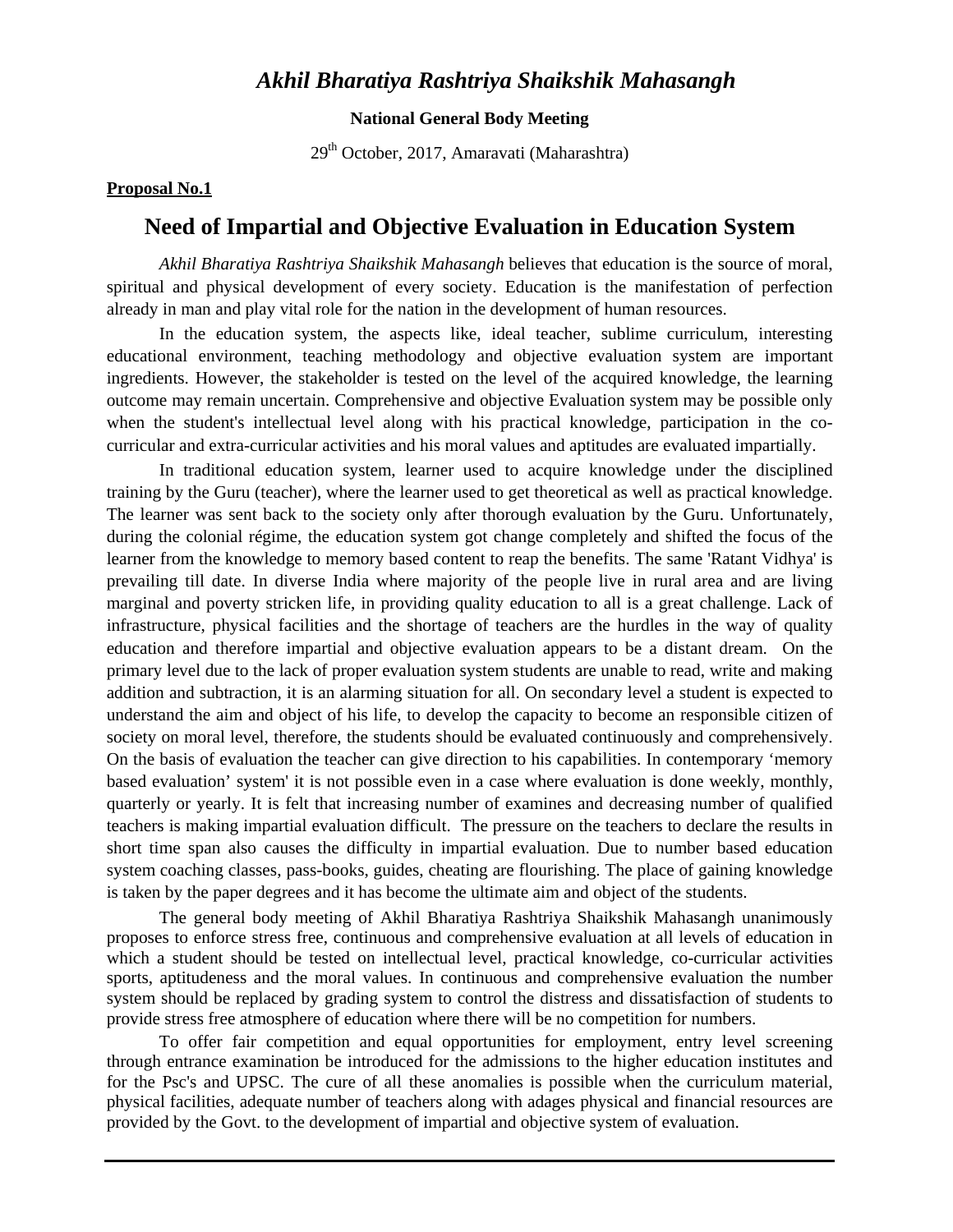# *Akhil Bharatiya Rashtriya Shaikshik Mahasangh*

### **National General Body Meeting**

29th October, 2017, Amaravati (Maharashtra)

### **Proposal 2**

## **Swadeshi Verses Chinese**

'Swadeshi' is visible form of patriotism. During the Gandhi- Irvin summit in 1931, Mahatma Gandhi referred to the indigenous salt- used as a symbol of swadeshi against the foreign encroachments in the Indian Market. Though symbolic, the anecdote explains the gravity of the drastic effects of foreign mercantile lobbies on the Indian economy. India has witnessed spontaneous protest against Chinese products during the last two Diwali festivals. Though the protest was nor mere the boycott of the chinese product it was evident of the Indians belief that they are united by the Vedic advice of *Sangachhdhavm Sanvadadhavm San Vo Manansi Janatam*

Chinese vision of development is based on maximizing profit. The ecology, cultural and moral values and coherence has no meaning to them. Chinese model of development appears to be affecting ecology due to their policy of expansion of their geographical borders. Therefore it is one of the reasons that if we continue to purchase Chinese product, we will never give an alternative to the world in the form of the model. If we continue to purchase Chinese products like bulbs, toys, pens, solar panels, mobiles or power plants, it will affect the Indian economy and industries of this sector will be closed. Our nation may Proceed towards losses in technology, business and economy. Chinese products have adversely affected the employment in the country. Earlier toys making industry was at its peak, but the import of Chinese toys has ruined this industry and lacs of people become unemployed and the situation at present is that getting sawdeshi toys is rather impossible. May it be the lock business in Aligarh and carpet industry in Panipat, Mixy industry of Ambala, Crackers industry of Shivakashi, Saree industry of Surat, textile industry of Gujrat, leather business of Kanpur, glass industry of Firozabad and Cycle industry of Ludhiyana all are facing difficulties in running their business due to the cheap Chinese products and due to this lacs of people become unemployed.

China is trying to create hurdles in the development of our country by raising the issues like Doklam border, may it be the issue of pressurizing other neighboring countries like Nepal and Pakistan against India or the issue of MassodAzhar by using Veto in United Nations, membership of India in NSG, or its interference in Pakistan occupied Kashmir, thus sparing no occasion to disturb India in the international context.

Therefore, *Akhil Bharatiya Rashtriya Shaikshik Mahasangh* wishes to call upon all the teachers, intellectuals and karyakartas to start long-range abhiyan of boycotting the Chinese product with the objective of creating opportunity of employment, safety of the country and to create balance of trade and to create awareness in the society about nationalism and the gravity of the Chinese pseudo warfare. There is a strong need to continue the awareness programme against Chinese products. For the development of Swadeshi Indian economy there is a strong need to ban Chinese products and encouragement of swadeshi. It is expected from everyone to fully dedicate in this rashtriya abhiyan.

The general body of *Akhil Bharatiya Rashtriya Shaikshik Mahasangh* demands the central and state governments to take appropriate measures to promote, inrich and protect the swadeshi.